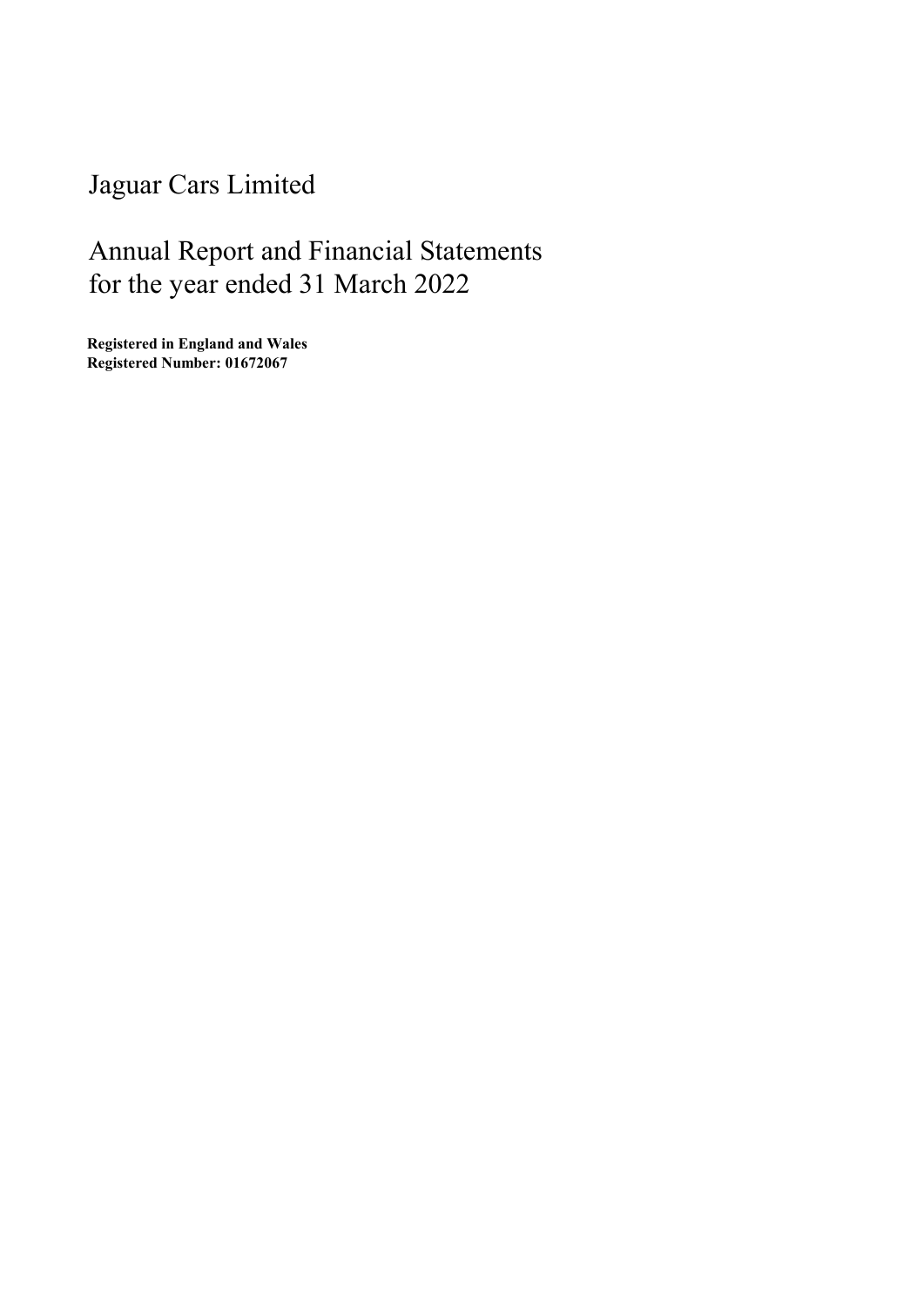## Directors and advisors

## **Directors**

A.J. Mardell K.J. Benjamin

## Company Secretary

H.S. Cairns

## Registered office

Abbey Road Whitley Coventry CV3 4LF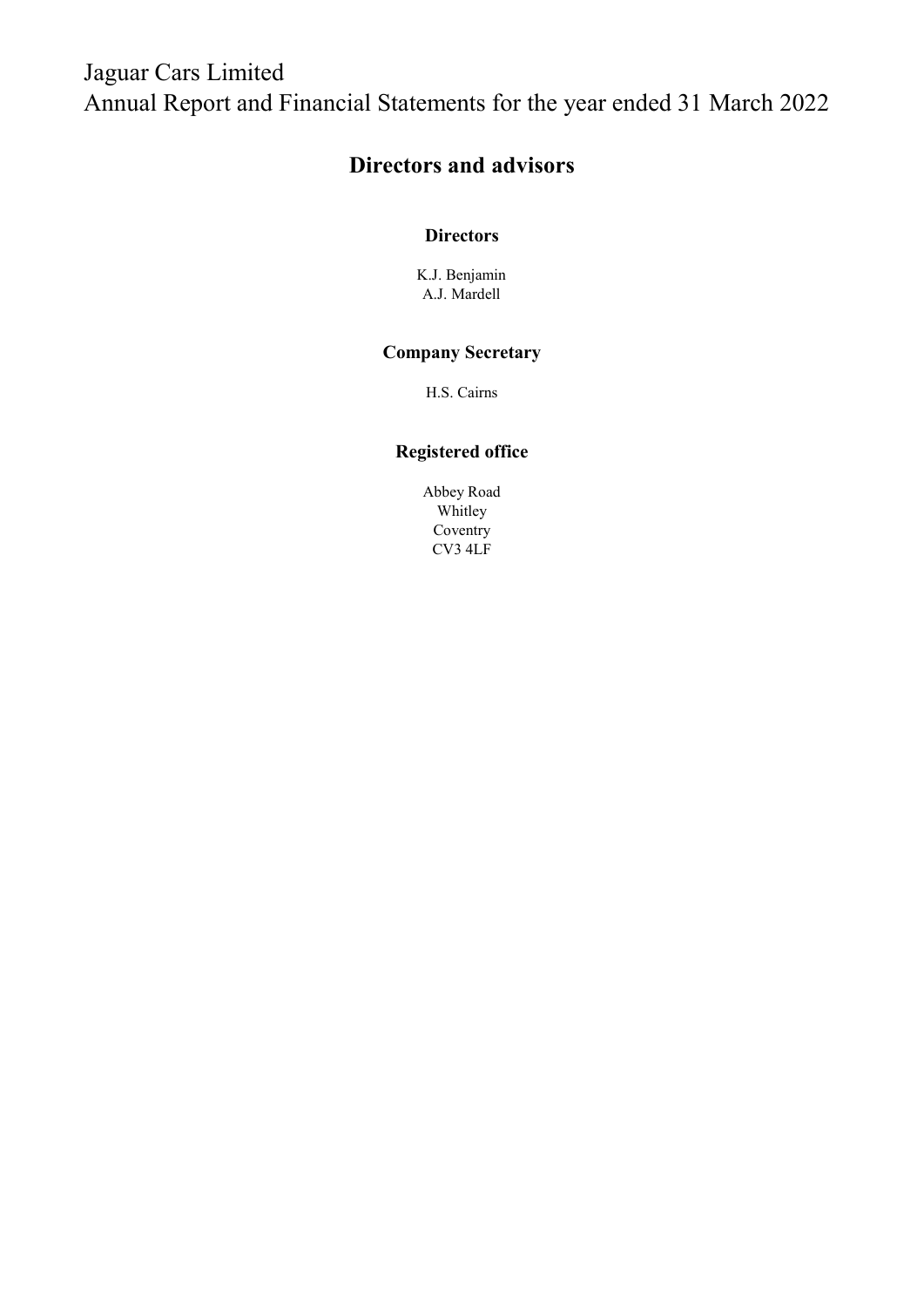# Annual Report and Financial Statements for the year ended 31 March 2022 Jaguar Cars Limited

## Contents

| Directors' report                  |  |
|------------------------------------|--|
| Income statement and Balance sheet |  |
| Notes to the financial statements  |  |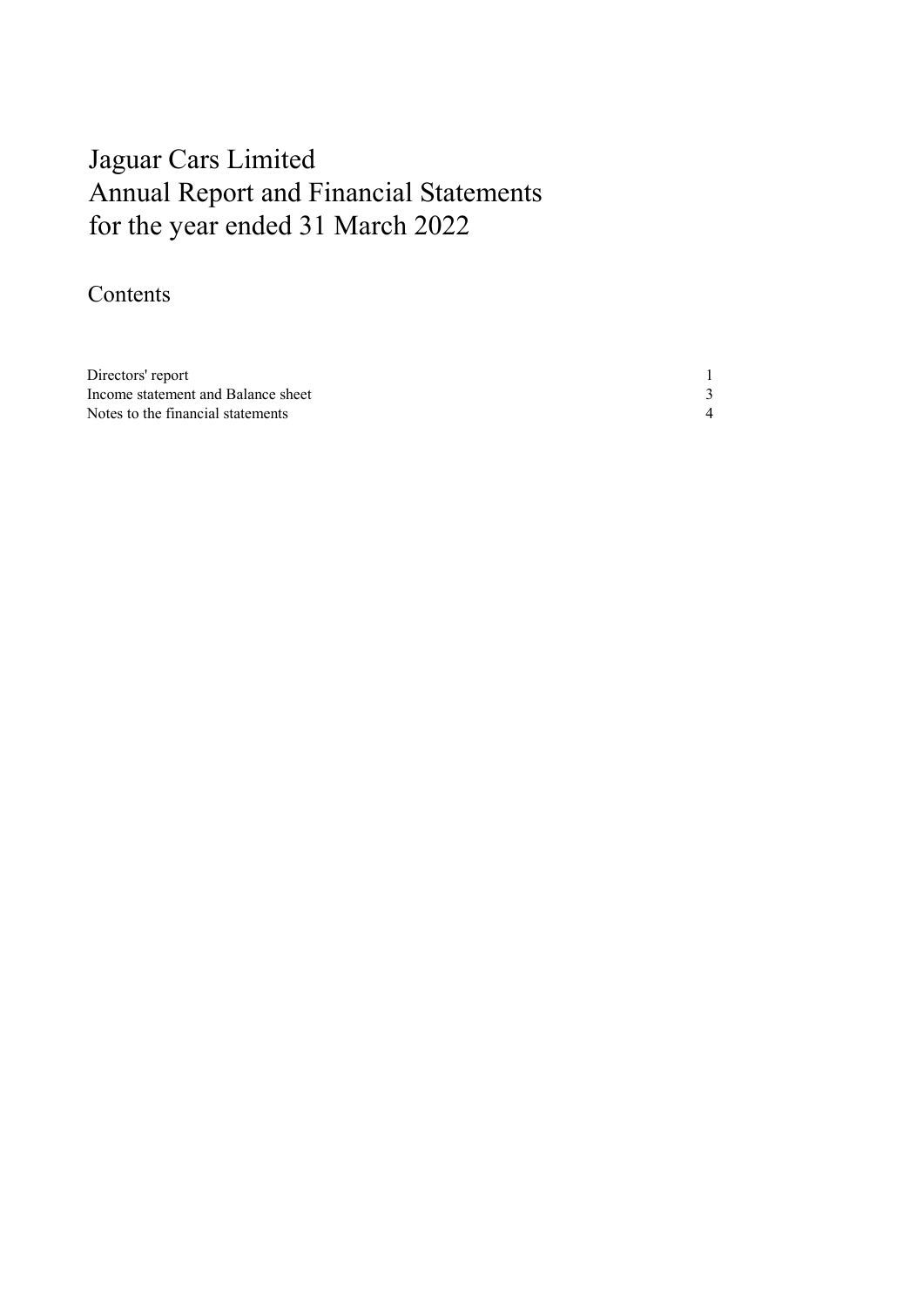## Directors' report for the year ended 31 March 2022

The directors submit the Annual Report and Financial Statements for the year ended 31 March 2022 for Jaguar Cars Limited ("the Company").

## Activity

The Company is a wholly owned subsidiary of Jaguar Land Rover Limited. The Company did not trade during either the current or prior financial year.

## Review of business

The Company has been dormant as defined in section 1169 of Companies Act 2006 throughout the year and preceding financial year. It is anticipated that the Company will remain dormant for the foreseeable future. Key performance indicators are not considered necessary for an understanding of the development, performance or position of the business of the Company.

## Dividends

No dividend is proposed (2021: £nil).

## Board of Directors

The directors of the Company during the year and since the balance sheet date are as follows:

K.J. Benjamin A.J. Mardell

The Company's intermediate parent, Jaguar Land Rover Automotive plc, maintained director's liability insurance for all directors during the financial year.

## Strategic Report exemption

The Company has elected not to prepare a Strategic report. Under section 414B of the Companies Act 2006, the Company which, despite being part of ineligible group, otherwise qualifies as small and as such has taken advantage of the exemption available with regard to preparing a Strategic report.

## Going Concern

The directors have considered the going concern position of the Company at 31 March 2022 and the projected cash flows and financial performance of the Company for at least 12 months from the date of approval of these financial statements. The directors consider, after making appropriate enquiries and taking into consideration the current dormant status of the Company, that the Company has adequate resources to continue in operation as a going concern for the foreseeable future. Accordingly, the directors continue to adopt the going concern basis in preparing these financial statements.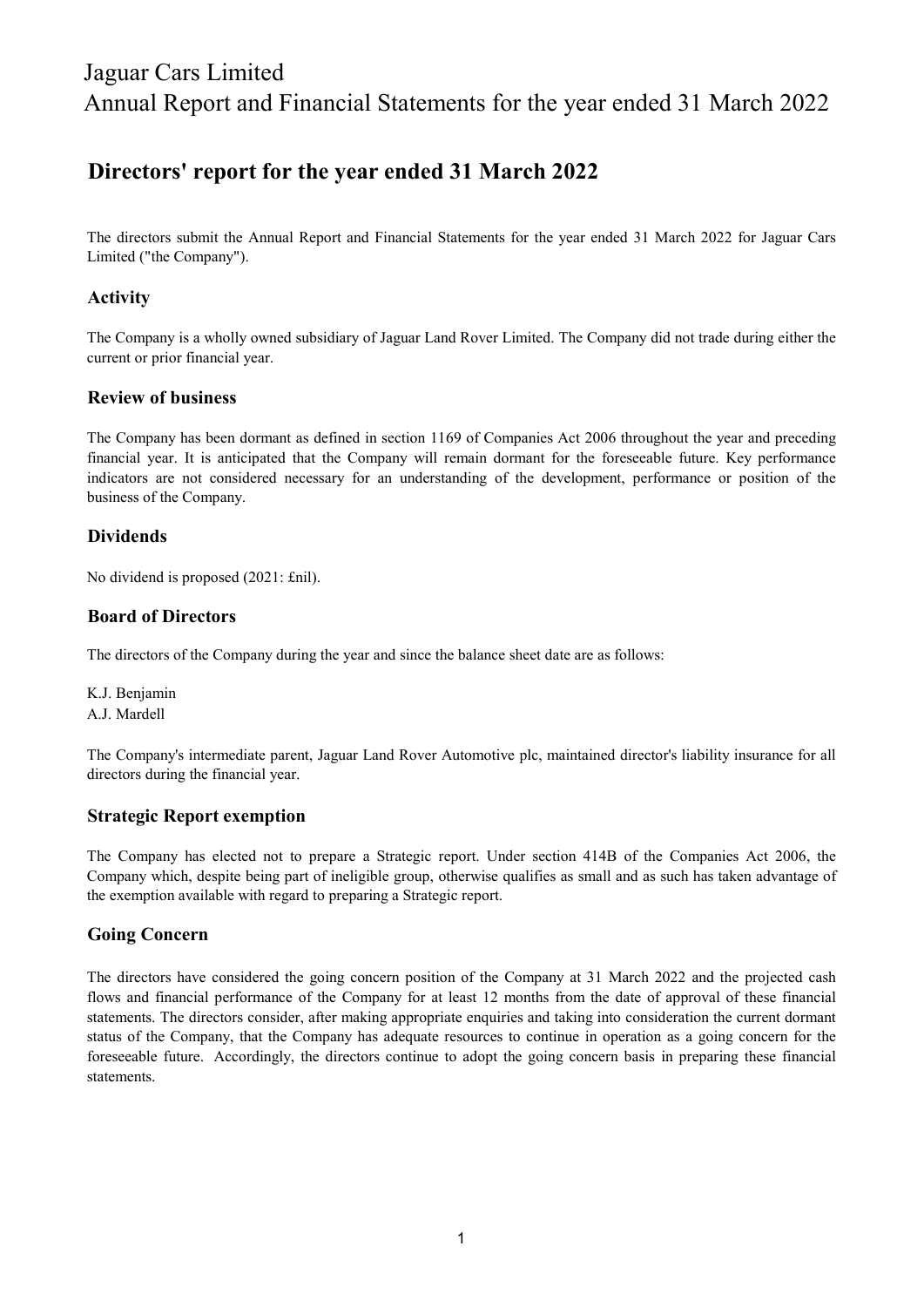## Directors' report for the year ended 31 March 2022 (continued)

## Statements of directors' responsibility in respect of the Directors' report and the financial statements

The directors are responsible for preparing the Directors' report and the financial statements in accordance with applicable law and regulations.

Company law requires the directors to prepare financial statements for each financial year. Under that law they have elected to prepare the financial statements in accordance with with UK accounting standards and applicable law (UK Generally Accepted Accounting Practice), including FRS 102 "The Financial Reporting Standard applicable in the UK and Republic of Ireland".

Under Company law the directors must not approve the financial statements unless they are satisfied that they give a true and fair view of the state of affairs of the Company and of the profit or loss of the Company for that period.

In preparing these financial statements, the directors are required to:

- select suitable accounting policies and then apply them consistently;
- make judgements and estimates that are reasonable and prudent;
- state whether applicable UK accounting standards have been followed, subject to any material departures disclosed and explained in the financial statements;
- assess the company's ability to continue as a going concern, disclosing, as applicable, matters related to going concern; and

● use the going concern basis of accounting unless they either intend to liquidate the company or to cease operations, or have no realistic alternative but to do so.

The directors are responsible for keeping adequate accounting records that are sufficient to show and explain the Company's transactions and disclose with reasonable accuracy at any time the financial position of the Company and to enable the directors to ensure that the financial statements comply with the Companies Act 2006. They are responsible for such internal control as they determine is necessary to enable the preparation of financial statements that are free from material misstatement, whether due to fraud or error, and have general responsibility for taking such steps as are reasonably open to them to safeguard the assets of the company and to prevent and detect fraud and other irregularities.

#### Auditors

For the year ended 31 March 2022 the Company was entitled to exemption from audit under section 480 of the Companies Act 2006.

The members have not required the Company to obtain an audit in accordance with section 476 of the Companies Act 2006.

The directors acknowledge their responsibilities for complying with the requirements of the Act with respect to accounting records and the preparation of the accounts.

By order of the Board,

6 June 2022 H.S. Cairns Company Secretary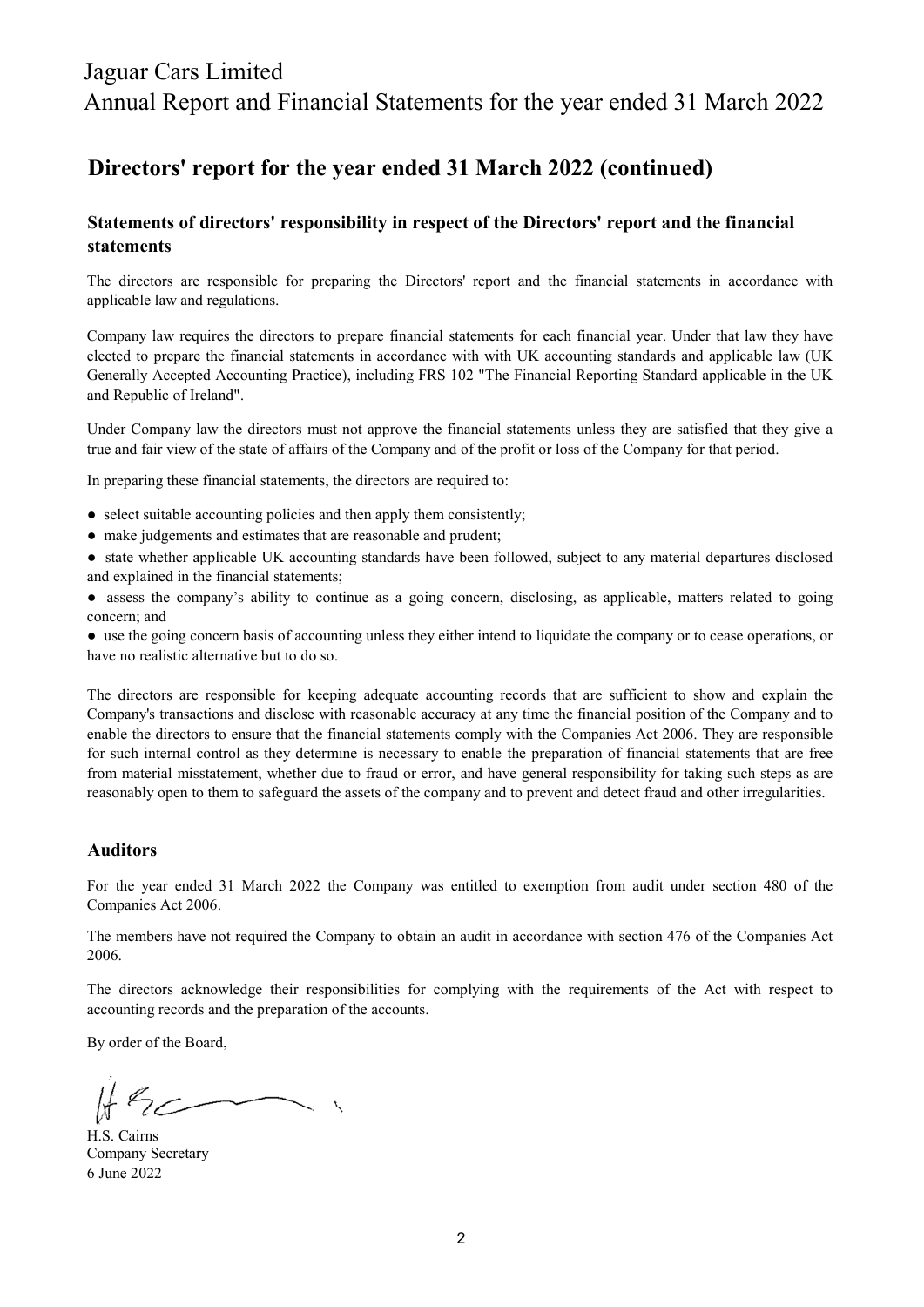### Income statement for the year ended 31 March 2022

During the year ended 31 March 2022 and the preceding financial year, the Company did not trade, received no income and incurred no expenditure. Consequently, the Company has made neither a profit nor a loss and has no recognised gains or losses.

### Balance sheet as at 31 March 2022

|                                | <b>Note</b> | 2022       | 2021        |
|--------------------------------|-------------|------------|-------------|
|                                |             | £          | $\mathbf f$ |
| <b>Current assets</b>          |             |            |             |
| Amounts owed by parent company |             | 100        | 100         |
| <b>Net assets</b>              |             | <b>100</b> | 100         |
| <b>Capital and reserves</b>    |             |            |             |
| Called up share capital        | 3           | 100        | 100         |
| Capital reserve                | 4           | 858,000    | 858,000     |
| Profit and loss account        | 5           | (858,000)  | (858,000)   |
| Total shareholder's funds      |             | <b>100</b> | 100         |

Audit Exemption Statement:

a) For the year ended 31 March 2022 the Company was entitled to exemption from audit under section 480 of the Companies Act 2006 relating to dormant companies.

Directors' Responsibilities:

- a) The members have not required the Company to obtain an audit of its accounts for the year ended 31 March 2022 in accordance with section 476 of the Companies Act 2006.
- b) The directors acknowledge their responsibilities for complying with the requirements of the Act with respect to accounting records and the preparation of the accounts.

These accounts have been prepared in accordance with all provisions applicable to companies subject to the small companies regime.

The financial statements on pages 3 and 4 were approved by the Board of Directors on 6 June 2022 and were signed on its behalf by:

Director K. J. Benjamin

Registered Number: 01672067